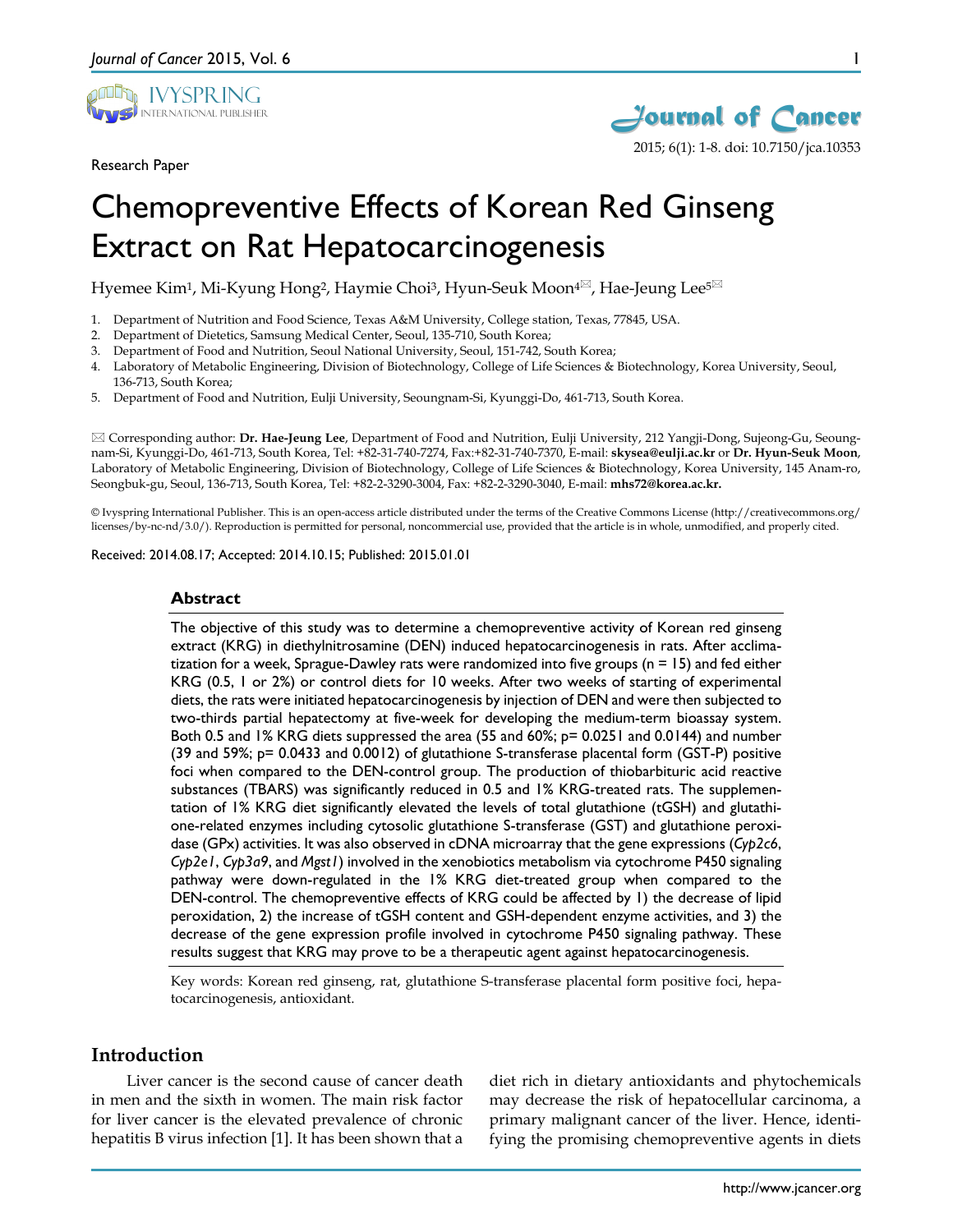and their underlying molecular mechanisms have been considered to be the best strategy to protect against hepatocarcinogenesis [2].

*Panax ginseng* C.A. Meyer was traditionally used as a medicinal plant in Asian countries, and it has now gained worldwide popularity [3]. Ginseng is identified to contain ginsenosides, phenolic compounds, polysaccharides, and polyacetylenes, which are known to have a chemopreventive effect through antioxidant, apoptotic, and anti-cell proliferation in various cancers [4-8]. Red ginseng is heated *panax ginseng* produced by steaming followed by drying, and contains higher amount of ginsenosides and polyphenolics than white ginseng [9, 10]. The heat processing converts ginsenosides into other types of ginsenosides, including ginsenoside Rh2 and Rg3, and produces the antioxidant agents and phenolic compounds such as maltol [11, 12]. Since Korea red ginseng (KRG) has unique anti-carcinogenic compounds, it has been suggested that KRG has more potent chemopreventive activity than fresh and white ginseng [13]. In fact, it has been demonstrated that KRG extract has a chemopreventive effect on the hepatotoxins-induced liver cancer in rats [13]. Also, KRG, specifically ginsenosides Rg3, Rg5 and Rh2, has been shown to increase apoptosis in human hepatocellular carcinoma cells [14]. Ginsenoside Rh2 exhibited the apoptotic properties through caspase-3 activation in SK-HEP-1 cell lines [15]. Moreover, ginsenoside Rg3 has been shown to induce apoptosis in human hepatocellular carcinoma cells and to inhibit liver cancer growth *in vivo* via alterations of Bcl-2 family proteins [16, 17]. It was reported that compound K [20-O-β-(D-glucopyranosyl)-20(S)-protopan axadiol], which is an intestinal metabolite of the protopanaxadiol-type ginsenoside, suppressed cell proliferation and induced apoptosis in hepatocellular cancer cell via a Bid-mediated pathway [18].

Although the beneficial effects of KRG are well documented, the administration of high dose of KRG might be detrimental through their toxicity. Several studies have reported that overdose and long-term usage of ginseng are associated with side effects such as hypertension, nausea, diarrhea, insomnia, and headache, known as ginseng abuse syndrome [19, 20]. Ginsenoside Rh2, which is one of active ginsenosides of KRG, is known to have anticancer activities, while it showed cytotoxic effects to human hepatocyte cells [21]. These evidences suggest that comparative studies between various concentrations of red ginseng for chemoprevention of hepatocarcinogenesis need to be performed, and that the proper usage of ginseng on liver cancer has to be established.

The objective of this study is to determine the potential chemopreventive effects of various concentrations of KRG extract on hepatocarcinogenesis in rats. We hypothesized that the proper amount of KRG extract may prevent hepatocarcinogenesis through modulation of the liver oxidative environment, but that the chemopreventive effects may differ based on the concentrations. Subsequently, the underlying mechanisms were investigated to determine whether these different concentrations of KRG extract minimize oxidative damage via the modulation of the cellular redox environment on rat hepatocarcinogenesis.

## **Materials and Methods**

#### **Animals**

After obtaining Institutional Animal Care and Use Committee (IACUC) approval, male Sprague-Dawley rats (Four week-old) were supplied from the Animal Care Facility (Seoul National University, Seoul, Korea), and were then acclimatized for a week. Rats were randomized into five groups and fed either Korean red ginseng extract (KRG; n = 15/group; 0.5, 1, or 2%) diets or control diet for 10 weeks. Animals were kept in polycarbonate cages under standard conditions (room temperature  $23 \pm 2$ °C, relative humidity 55  $\pm$  5 %, 12-hr light/dark cycle), given food and water *ad libitum*, recorded daily and weighed weekly. After two weeks of starting of experimental diets, all of the rats except a control group were initiated hepatocarcinogenesis by the injection of DEN (200 mg/kg body weight; Sigma Chemical Co., St. Louis, MO, USA) dissolved in saline. In addition, they were subjected to two-thirds of partial hepatectomy (PH) after 3 weeks according to a modified medium-term bioassay protocol [22]. The control group was treated with saline and a sham operation. This study was terminated at ten weeks, and the liver sections were fixed in 10% neutral buffered formalin. Two aliquots (0.1 and 5g, respectively) of each liver were quickly removed and kept at –80°C for total RNA extraction and glutathione content determination.

#### **Diets**

KRG extract was received from Cheong-Kwan-Jang (Seoul, Korea) in high value of commercial concentrated pure extract prepared from Korean red ginseng root (6-year-old *Panax ginseng* C.A Meyer). The moisture of KRG extract was approximately 40%, the amount of crude ginsenoside was 70  $mg/g$ , and the total concentration of ginsenosides was  $20 \text{ mg/g}$ . The composition of the basal diet is given in Table 1. The KRG extract was substituted for part of cornstarch in the experimental KRG diets. The prepared dietary foods were stored at -20°C.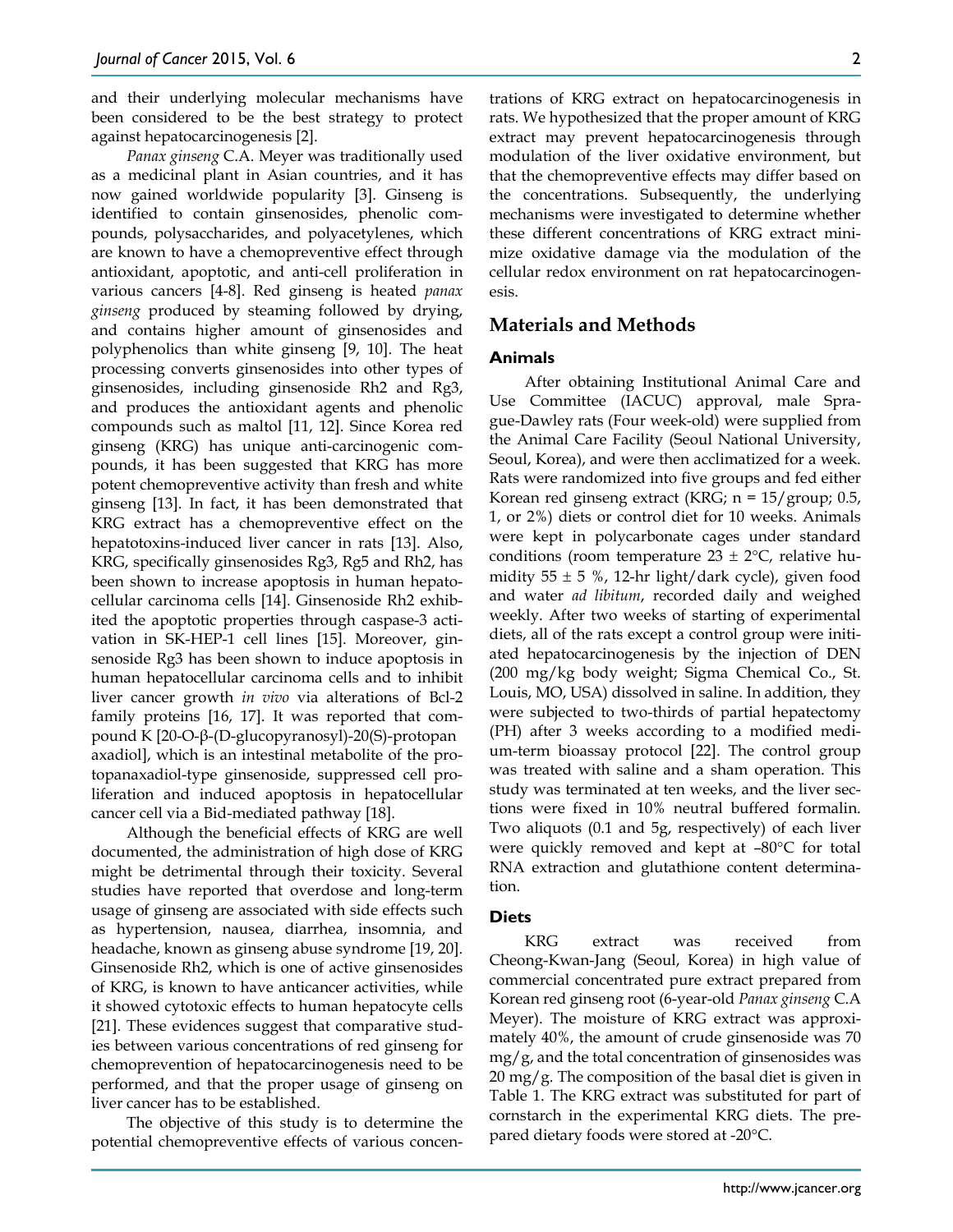**Table 1**. Composition of control and experimental diets (g / 100g)

| Components               | Control | 0.5% KRG | <b>1% KRG</b> | <b>2% KRG</b> |
|--------------------------|---------|----------|---------------|---------------|
| <b>KRG</b> extract       |         | 0.5      | 1             | 2             |
| Corn starch              | 55.2    | 54.7     | 54.2          | 53.2          |
| Casein                   | 20.00   | 20.00    | 20.00         | 20.00         |
| Corn Oil                 | 15.00   | 15.00    | 15.00         | 15.00         |
| a-Cellulose              | 5.00    | 5.00     | 5.00          | 5.00          |
| Mineral mix <sup>a</sup> | 3.5     | 3.5      | 3.5           | 3.5           |
| Vitamin mix <sup>a</sup> | 1.00    | 1.00     | 1.00          | 1.00          |
| DL-Methionine            | 0.30    | 0.30     | 0.30          | 0.30          |

<sup>a</sup> Mineral and vitamin mixtures for AIN-76 diet.

#### **Sample preparation**

Five gram of liver was homogenized in Tris-HCl buffered solution (pH 7.4) and centrifuged at 10,000×*g* for 20 min, followed by re-centrifugation of the supernatant at 100,000×*g* for 60 min. The supernatant was considered as the cytosol, and the pellet as the microsome. The microsomal pellet was re-suspended in 20% glycerol buffered solution. The entire fractionation procedure was conducted at 4°C [23].

## **Immunohistochemical staining for glutathione S-transferase placental form positive foci (GST-P+ foci)**

GST-P+ foci, DEN-initiated lesions, is thought to be a biomarker of hepatocellular carcinoma [24]. At autopsy, 2-3 mm of liver sections were fixed in ice-cold acetone for immunohistochemistry of GST-P+ foci using an anti-mouse GST-P antibody (Medical Biological Laboratories Co, Nagoya, Japan). The avidin-biotin-peroxidase complex method (Vectastain ABC kit, Vector Lab. Inc., Burlingame, CA) was used to visualize GST-P+ foci that reflect putative preneoplastic lesions. The areas and numbers of the GST-P+ foci (> 0.2 mm in diameter) in liver sections were measured using an image analyzer with a microscope (Quantinet 520, Cambridge Instruments, Cambridge, UK) [23].

#### **Determinations of lipid peroxidation**

Hepatic lipid peroxidation (thiobarbituric acid reactive substances, TBARS) was determined by the reaction between TBA and malondialdehyde formed from peroxidation of lipids [25]. In short, 200μL of 0.375% thiobarbituric acid–15% trichloroacetic acid–0.25 N HCl were added to 100 μL of rat liver microsomal suspension, and the mixture was incubated in a boiling water bath for 15 min. After that, it was centrifuged at 1,000×g for 10 min. Malondialdehyde in the supernatant was measured at 532 nm. Protein was quantified using a modified Lowry method [26], with bovine serum albumin as a standard.

#### **Determinations of total glutathione (tGSH) contents and GSH-dependent enzymes**

tGSH content (both reduced and oxidized glutathione; GSH and GSSG) was measured by the 5,5'-dithiobis-2-nitrobenzoic acid (DTNB) and glutathione reductase (GR) recycling procedure. The existing GSSG can be converted to GSH by adding GR and NADPH. After that, tGSH can be determined by measuring the reaction of GSH with DTNB [27]. The tGSH content was expressed as moles of reduced GSH equivalents per liver (g). Glutathione S-transferase (GST) activities in the hepatic cytosolic fraction were determined through monitoring the conjugation of GSH with 1-chloro-2,4-dinitrobenzen (CDNB) at 340 nm by using a dual beam spectrophotometer (Beckman DU650, Beckman Coulter Inc, Miami, FL) [28]. The glutathione peroxidase (GPx) was measured indirectly by a coupled reaction with GR. The GSSG catalyzed by GPx is recycled to GSH by GR and NADPH. Hepatic cytosolic fraction was added in the reaction mixture contained 50 mM Tris-HCl buffer (pH 7.6), 0.1 mM EDTA, 0.25 mM GSH, 1 unit/ml GR, and 0.12 mM NADPH. The reaction was initiated by adding the cumene hydroperoxide, and the oxidation of NADPH to NADP+ was monitored at 340 nm [29]. For measuring the cytosolic GR activity, hepatic cytosolic fraction was added in the reaction mixture containing a 0.2 mM potassium phosphate buffer (pH 7.0), 2mM EDTA, 20 mM GSSG, and 2mM NADPH. The oxidation of NADPH to NADP+ was monitored at 340 nm [30]. The levels of GPx and GR were defined as the amount of enzyme causing the oxidation of 1 nmol of NADPH (extinction coefficient, 6.22mM-1cm-1) per minute and per mg protein.

#### **cDNA microarray analysis**

cDNA microarray analysis was used to examine differential gene expression between 0% and 1% KRG extract group. Total RNA was isolated from 6 tissues randomly selected in each group using the Trizol extraction reagent (Invitrogen, Carlsbad, CA). Digital Genomics Inc. (Seoul, Korea) performed duplicate examinations on GenePlorer™twin chip™-Rat 5K containing 4,863 gene probes with mixed total RNA. Global median, intensity/location-dependent normalization was performed to analyze all data. Genes were considered differentially expressed when the log2 ratio was more than 1 or less than -1. To identify the pathway altered by the 1% KRG extract, differentially expressed gene data underwent further analyses using KEGG pathway. A DAVID (the database for annotation, visualization and integrated discovery) bioinformatics resources (http://david.abcc.ncifcrf. gov/) was used to perform a functional analysis for those genes [31].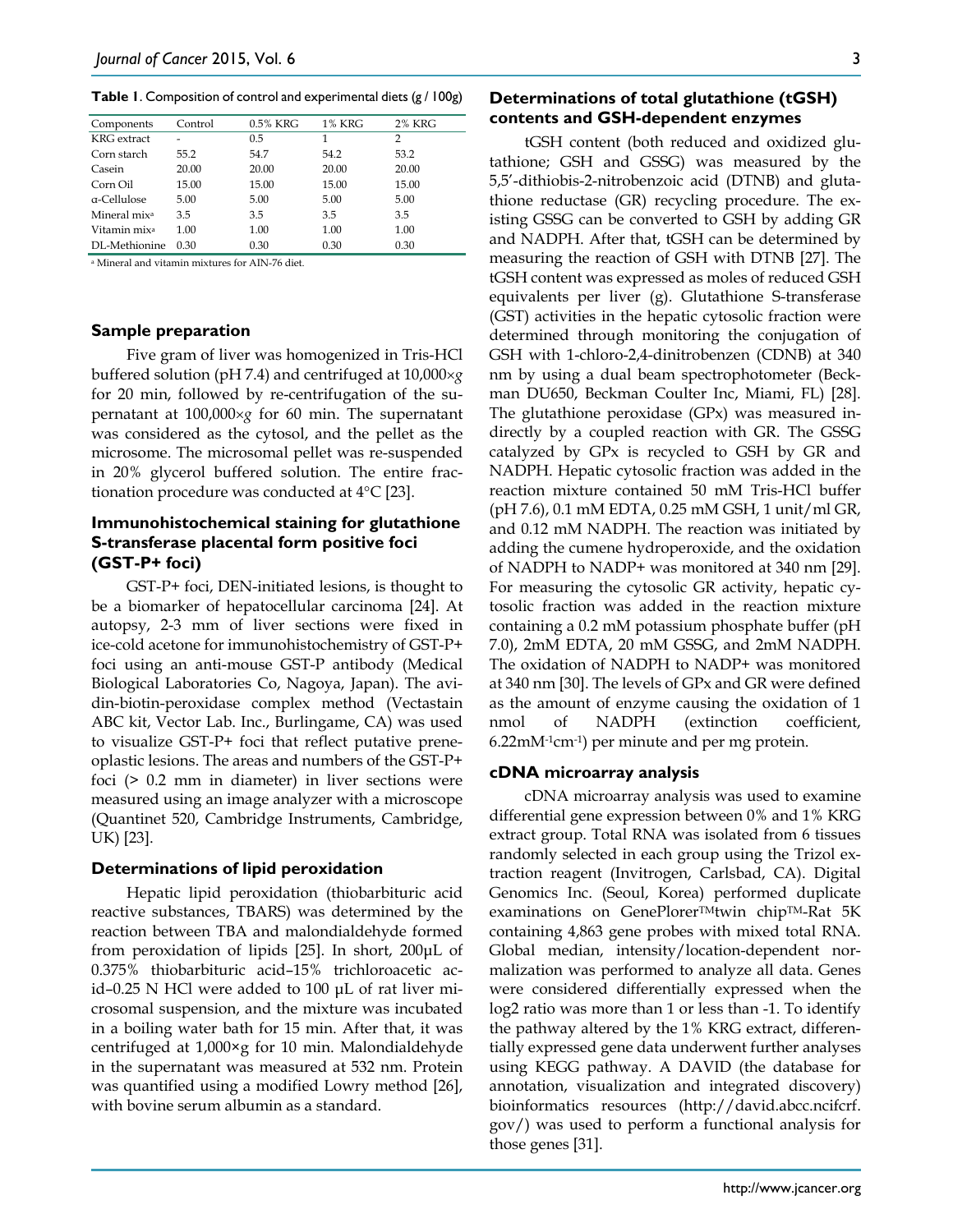#### **Statistical analyses**

All results were shown as the means  $\pm$  SE (n = 15) for each group. All data were analyzed using one-way ANOVA followed by Duncan's post-hoc test using SPSS (version 11.5, SPSS). Correlations between variables were calculated using a Pearson correlation.

## **Results**

#### **Body weight and liver weight of rats**

Animals of all groups were kept under close observation for intake of diet and fluid, rate of weight gain, and general health. There was no significant difference in final body weight, liver weight, or relative liver weight (percentage liver weight per body weight) among the groups (Table 2).

**Table 2**. Final body weight, food intake, liver weight, and relative liver weight

| Group            | Final body           | Food intake         | Liver weight                  | Relative liver     |
|------------------|----------------------|---------------------|-------------------------------|--------------------|
|                  | weight $(g)$         | (g/d)               | (g)                           | weight $(\%)^a$    |
| Control          | $389.16 \pm 9.24$ ns | $14.91 \pm 0.59$ ns | $9.93 \pm 0.32$ <sup>ns</sup> | $2.55 \pm 0.02$ ns |
| DEN-Con          | $368.81 \pm 12.26$   | $14.44 \pm 0.87$    | $8.74 \pm 0.45$               | $2.36 \pm 0.06$    |
| <b>KRG0.5</b>    | $376.54 \pm 15.47$   | $14.56 \pm 0.92$    | $8.79 \pm 0.45$               | $2.33 \pm 0.03$    |
| KRG 1            | $378.74 \pm 9.62$    | $14.55 \pm 0.89$    | $8.76 \pm 0.45$               | $2.31 \pm 0.07$    |
| KRG <sub>2</sub> | $373.07 \pm 11.46$   | $14.31 \pm 0.92$    | $9.15 \pm 0.41$               | $2.45 \pm 0.06$    |

<sup>a</sup>Relative liver weight (%) = [Liver weight (g) / Body weight (g) \* 100]. All values are means  $\pm$  SE (n = 15 per group), and "ns" means "not significantly different" among groups.

# **KRG extract suppressed the formation of preneoplastic foci**

GST-P+ foci were developed in all groups treated with DEN. The area (mm2/cm2) and number (No./cm<sup>2</sup>) of the GST-P+ foci (mean diameter  $>0.2$ mm) in the DEN-control were 1.21 and 9.93, respectively. The values were significantly lower to 0.55 and 6.04 (55% and 39% reduction; p=0.0251 and 0.0433, respectively) in the KRG 0.5% group and 0.49 and 4.03 (60% and 59% reduction; p=0.0144 and 0.0012, respectively) in the KRG 1% group, respectively when compared to the DEN-control (Fig. 1A and B). By contrast, the frequency of GST-P+ foci was not significantly different between the KRG 2%-supplemented group and the DEN-control (Fig. 1A and B).

# **KRG extract suppressed the lipid peroxidation**

The animals supplemented with KRG (0.5 or 1 %) showed a lower level of lipid peroxidation compared to the DEN-control (Fig. 2). TBARS was significantly elevated after the DEN treatment followed by PH in a positive correlation with the area of GST-P+ foci ( $r = 0.99$ ,  $p = 0.011$ ).

# **KRG 1% extract induced the levels of total glutathione and glutathione-dependent enzymes**

Hepatic tGSH content of the 1% KRG-supplemented rats was significantly increased when compared to the DEN-control (Fig. 3A). In addition, the cytosolic GST activity of the 1% KRG supplemented rats was also significantly increased when compared to the DEN-control (Fig. 3B). The activity of GPx was significantly elevated by the 0.5% and 1% KRG, when compared to the DEN-control (Fig. 3C). However, there was no significant difference in the activity of GR between groups (Fig. 3D).



**Figure 1.** Effects of Korea red ginseng extract on the area and number of placental glutathione S-transferase (GST-P) positive foci in DEN-induced and PH-promoted hepatic carcinogenesis in rat. (A) The area of GST-P+ foci. (B) The number of GST-P+ foci. Values are means  $\pm$  SE (n = 15) from image reading of stained GST-P+ foci. Means with different letters are significantly different,  $p < 0.05$ , whereas means with similar letters are not different from each other.



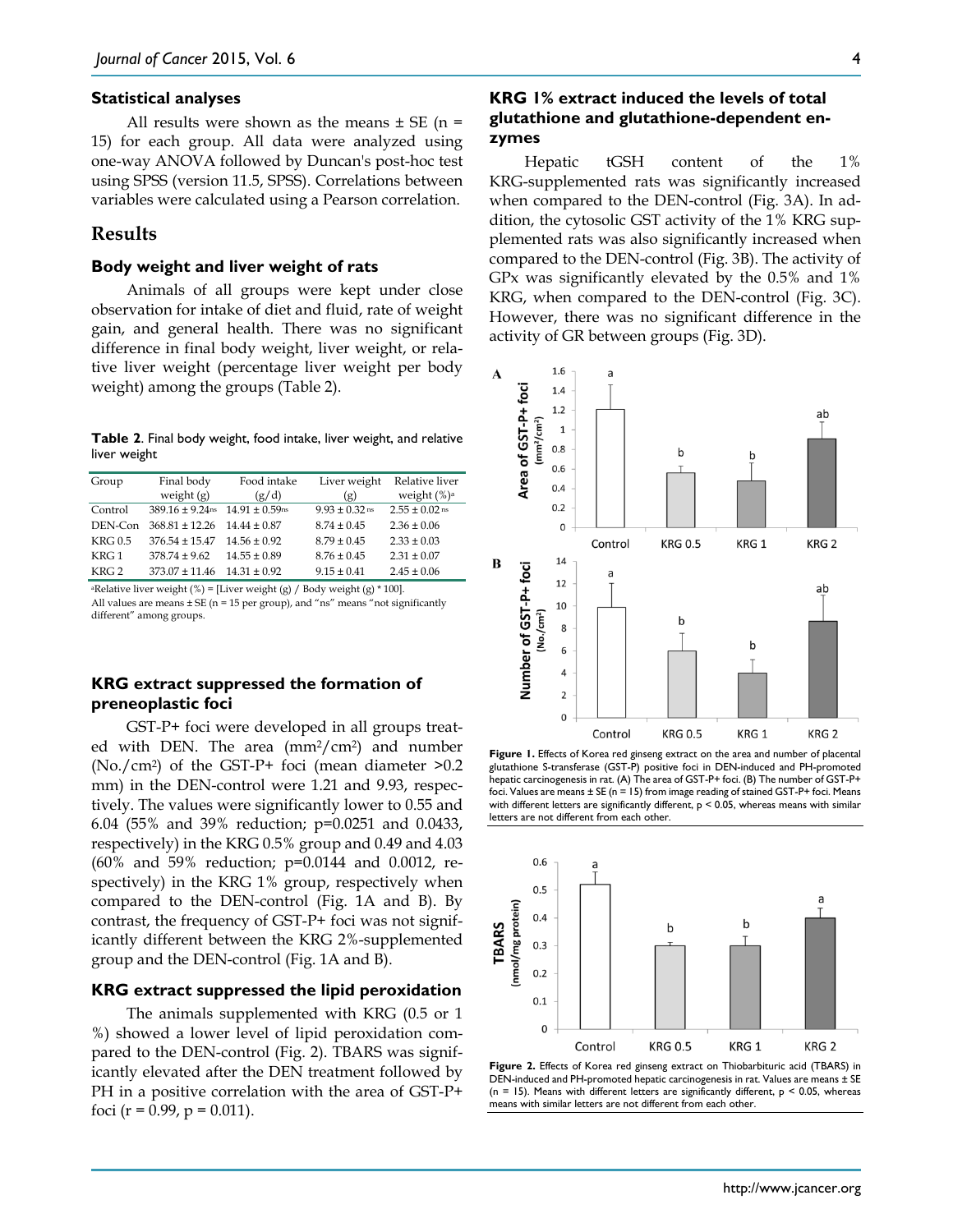

**Figure 3.** Effects of Korea red ginseng extract on glutathione level and glutathione-dependent enzyme activities in DEN-induced and PH-promoted hepatic carcinogenesis in rat. (A) tGSH Content. (B) GST, (C) GPx, and (D) GR activities. Values are means ± SE (n = 15). Means with different letters are significantly different, p < 0.05, whereas means with similar letters are not different from each other.

**Table 3.** KEGG analysis with significant enrichment of genes differentially expressed by 1% Korean red ginseng intake on hepatocarcinogenesis

| GO terms                                              | p-value | Up-regulated | Down-regulated                |
|-------------------------------------------------------|---------|--------------|-------------------------------|
| rno00830:Retinol metabolism                           | 0.0138  |              | Cyp2c6, Cyp3a9, Cyp4a3, Rdh10 |
| rno00980:Metabolism of xenobiotics by cytochrome P450 | 0.0144  | -            | Cyp2c6, Cyp2e1, Cyp3a9, Mgst1 |
| rno03320:PPAR signaling pathway                       | 0.0226  |              | Acadm, Acsl1, Cyp4a3, Slc27a2 |
| rno00982:Drug metabolism                              | 0.0234  |              | Cyp2c6, Cyp2e1, Cyp3a9, Mgst1 |
| rno00591:Linoleic acid metabolism                     | 0.0322  | -            | Сур2с6, Сур2е1, Сур3а9        |

# **KEGG pathways based on differentially expressed genes altered by the 1% KRG diet**

Since the KRG 1% extract group has the most protective effects (based on Fig. 1), it was further studied to identify genes using the cDNA microarray. Of 4,863 gene probes on cDNA arrays, it was identified that 19 genes were up-regulated, and 114 genes were down-regulated in the 1% KRG extract diet. When functional analysis of differentially expressed genes was performed using the DAVID web-based program, 5 KEGG pathways were significantly enriched in the 1% KRG extract diet (Table 3). Importantly, the most relevant GO terms was metabolism of xenobiotics via cytochrome P450 (Cyp P450, p = 0.0144), in which four genes (*Cyp2c6, Cyp2e1, Cyp3a9, Mgst1*) were significantly down-regulated.

# **Discussion**

In this study, various concentrations of KRG extract were utilized to investigate whether 1) KRG extract may play an important role in modulating redox status, and 2) the optimum intake of KRG may suppress hepatocarcinogenesis in carcinogen-treated rats. It was hypothesized that KRG extract may prevent hepatocarcinogenesis through modulation of the liver redox environment and oxidative stress, but that the chemopreventive effects may differ based on the concentration.

KRG is a traditional medicine to treat a variety of disorders, including cancers [32]. The DEN model for this study is a pre-clinical model of hepatocellular cancer that exhibits many phenotypic characteristics relevant to the liver cancer [22]. We observed that the chemopreventive effects of KRG extract on rat hepa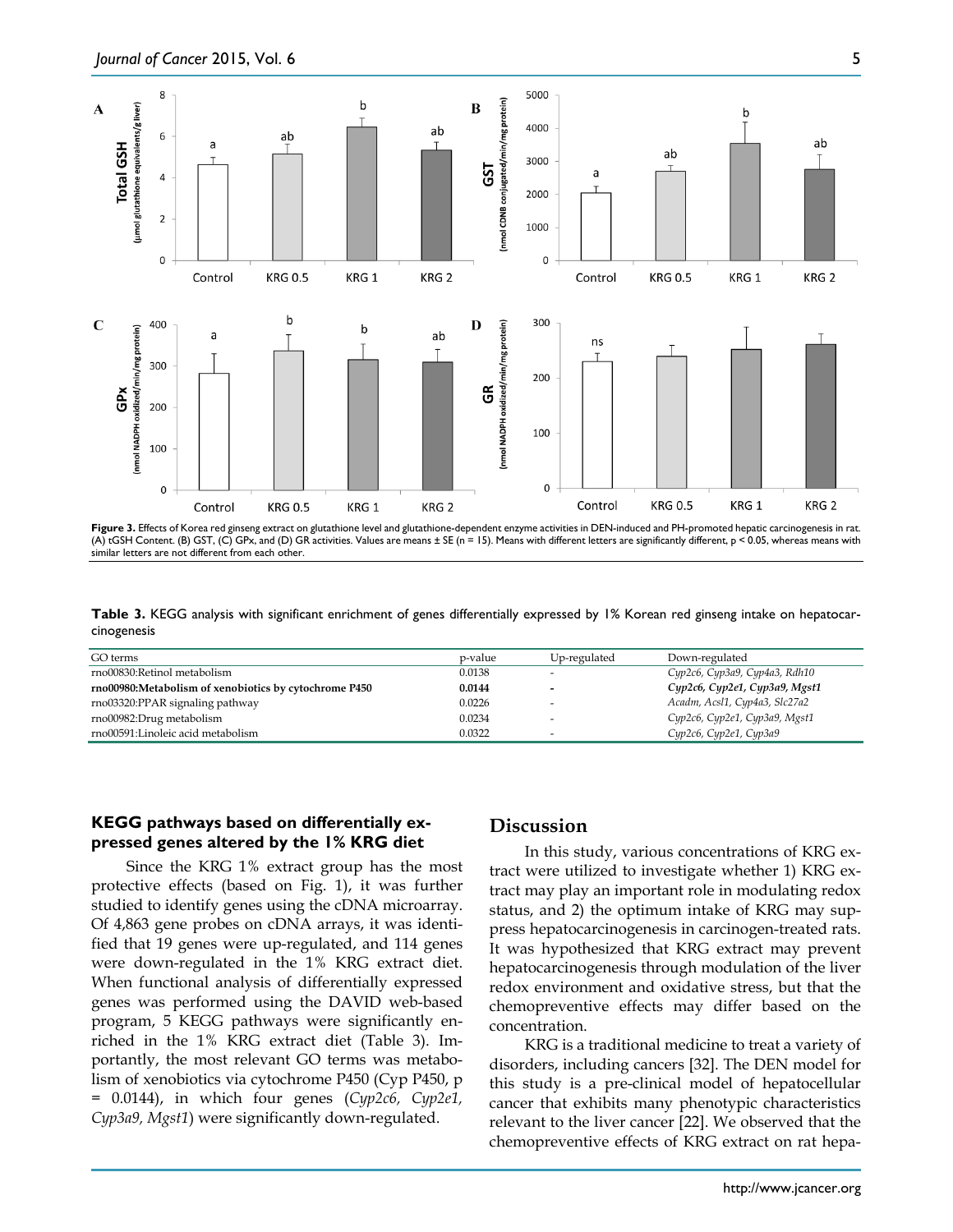tocarcinogenesis initiated by DEN and promoted by PH range between 0.5-1% [33]. These ranges significantly reduced the area and number of GST-P positive foci when compared to the control. However, the KRG 2% diet had no suppressive effect on DEN-induced hepatocarcinogenesis in terms of the area and number of GST-P foci. We previously reported that white *panax ginseng* has a chemopreventive effect on hepatocarcinogenesis in 2% concentration [34]. The average value of ginsenosides in four-year-old white *panax ginseng* was 1.348% [35], whereas the concentration of ginsenosides in six-year-old KRG was 2%. In addition, red ginseng has more active deglycosylated derivatives including ginsenosides Rg3 than white ginseng by the heat processing [11]. Therefore, the different therapeutic ranges for these white and red ginsengs can be explained by higher amount of active ginsenosides in KRG.

High-dose KRG, however, might reduce its chemopreventive effects through induction of its toxicity. It was previously reported that high intakes of well-known chemopreventive compounds, such as indole-3-carbinol, caffeic acid, and ferulic acid were associated with increased risks of cancers [36-39]. A previous study showed similar outcomes that high-dose intake of chemopreventive compounds lost its chemopreventive efficacy. The effects of *pfaffia paniculata* root (Brazilian ginseng) on hepatocarcinogenesis were evaluated at 0.5, 2, and 10% in mice, and a 2% dose was shown to be the most effective on suppressing tumor incidence than 0.5 or 10% dose. Especially, the 10% dose had no suppressive effect on DEN-induced hepatocarcinogenesis in female mice [40]. One potential mechanism is that high dose intake of phytochemicals as xenobiotics may induce the activities of hepatic Cyp P450 and reduce phase II enzymes, which enhance oxidative stress response and hepatocarcinogenesis [38].

In the dosage calculation of this study, the amounts of KRG intake in 0.5 and 1% KRG group were 165.5 and 331 mg/kg/day in rats, and these groups have chemopreventive effects on carcinogen-treated rats. The results were similar to the previous study in which red ginseng extract suppressed skin tumor in rats in a dose-dependent manner at 50-400 mg/kg [41]. Moreover, it has been reported that there was no toxic effect in rats fed on ginseng extract at dose levels of 105-210 mg/kg/day for 25 weeks [42]. It has been shown that human equivalent intake of 0.5-1% KRG is 26.84-53.68 mg/kg/day for human [43], which equals 2-4 g intake of KRG for an individual of 75 kg body weight. It has been shown that KRG at dose of 3-6 g/day for eight weeks improved the antioxidant enzymes and oxidative stress

markers in healthy human [44]. By contrast, there was no chemopreventive effect of the 662 mg/kg/day intake of KRG (2%) on carcinogen-treated rats in this study. However, there were no significant difference in the body weight and relative weight of liver (Table 2). In addition, it has been suggested that the No Observed Adverse Effect Level (NOAEL) of KRG was 2  $g/kg$  day in rats fed the KRG extract for 4 weeks [45]. Based on our results, even though there are no toxic effects, we suggest that more than the  $8 \text{ g}/\text{day}$  intake of KRG may not improve the redox status of glutathione in human.

Oxidative stress represents an imbalance between the production of reactive oxygen species (ROS) and the antioxidant defense system [46]. High ROS production has been shown to lead to DNA damage, mutations of tumor suppressors, gene instability, and carcinogenesis, and damage other molecules including the fatty acid side chains of lipids in the membranes of the cell [47]. Direct measurement of ROS has not established well due to their instability, so ROS generation is usually indirectly assayed by detecting specific biomarkers, such as lipid peroxidation (TBARS analysis) [48]. It has been shown previously that KRG has a potent antioxidant activity [49], and red ginseng oil has a protective effect on liver damages by inducing the antioxidant enzymes activity and by inhibiting lipid peroxidation *in vitro* and *in vivo* [50]. In addition, KRG extract has been shown to be a chemopreventive effect via improvement of antioxidant capacity in hepatotoxin-treated rats [51]. Similar to these previous reports, we demonstrated for the first time that 0.5% and 1% KRG suppress the level of TBARS, a lipid peroxidation biomarker compared to control. It suggests that KRG has an antioxidant property, which may contribute to inhibition of lipid peroxidation, and suppress hepatocarcinogenesis.

Liver detoxification process metabolizes carcinogens by Phase I (i.e. Cytochrome P450), Phase II enzymes (i.e. GST), and antioxidant enzymes including GR and GPx [52, 53]. In phase II of detoxification, glutathione (GSH and GSSG) and its related enzymes such as GST, GPx, and GR play an important antioxidant role, preventing damage caused by ROS. Elevations of these enzymes may suppress the process of liver disease development such as liver cancer [54]. The combination of carcinogen injection and PH are vulnerable with an oxidative damage that may lead to lipid peroxidation and hepatocarcinogenesis [55]. In our study, the induction of tGSH level by the 1% KRG extract may be associated with the reduction of oxidative stress. We also observed that the 1% KRG extract increased cytosolic GST and GPx activities when compared to the control, suggesting that the increase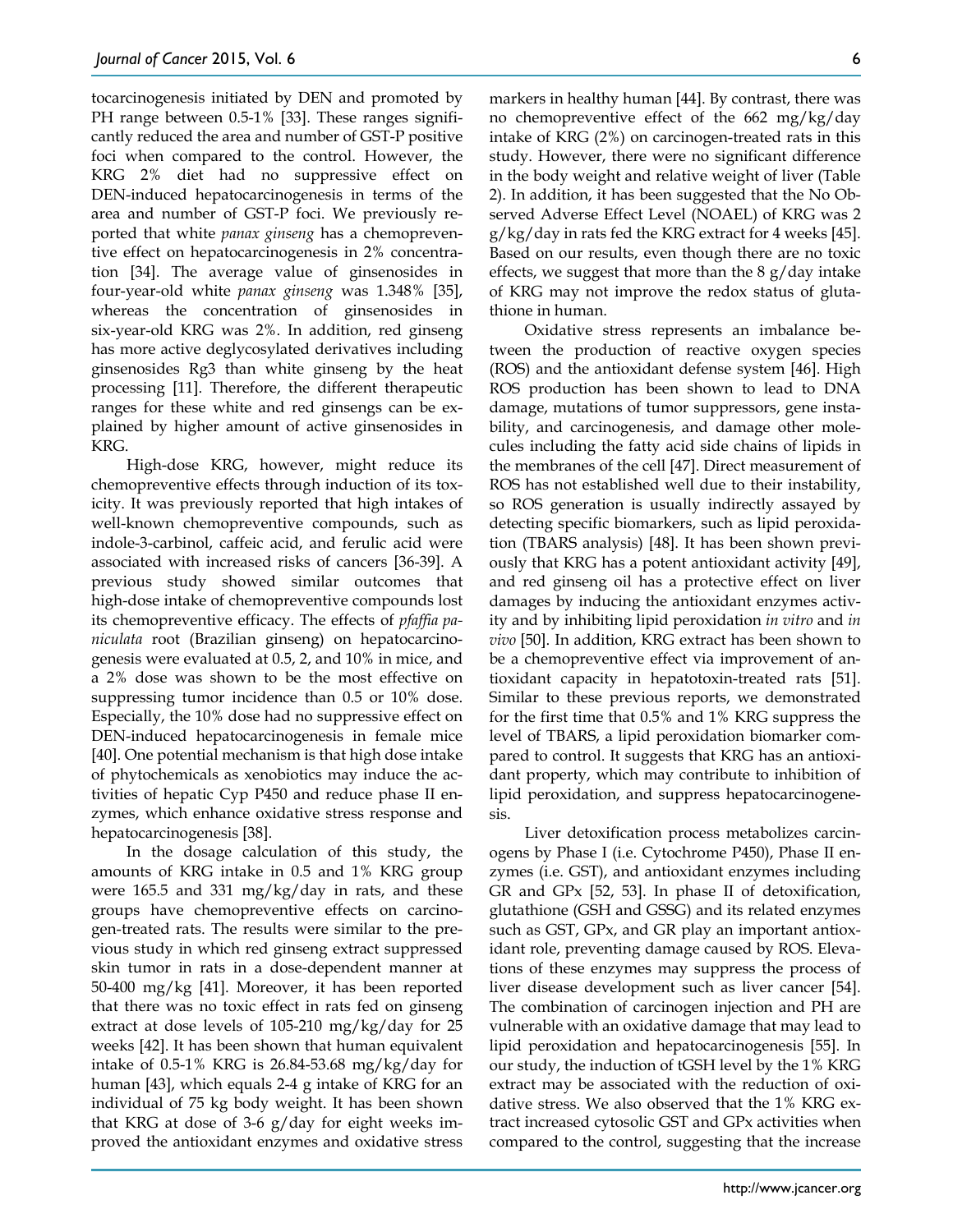of cytosolic GST activity would improve the cellular detoxifying potential. Moreover, the increase in the activities of GPx in the KRG fed rats would help to speed up the redox cycling. It suggests that KRG-regulated both cytosolic GST and GPx activities may relate to the cell protection against oxidative damage by catalyzing the elimination of peroxide.

To understand the genetic metabolic adaptation, we performed cDNA microarray and identified 133 differentially expressed genes comparing between the 1% KRG diet and the DEN-control group. When the differentially expressed genes underwent KEGG pathway analysis with the DAVID web-based program, we observed that 5 KEGG pathways such as Retinol metabolism and/or Metabolism of xenobiotics by Cyp P450 and PPAR signaling pathway were over-represented. The gene expressions of *Cyp2c6, Cyp2e1, Cyp3a9* and *Mgst1* in Metabolism of xenobiotics via Cyp P450 were down-regulated in the 1% KRG-treated rats when compared to the control. It has been shown that the Cyp P450 involved in the phase I xenobiotic metabolism is a key enzyme in cancer formation and cancer treatment [56]. It has also been suggested that red ginseng has an inhibitory effect on the Cyp P450 activities in rat liver [56], and ginsenoside, such as Rg3, suppressed the Cyp P450 enzymes activity [57]. It has been shown that CYP2E1 acts as a lipid peroxidation inducer [58]. Also, it was reported that the intake of garlic powder decreased the preneoplastic foci formation and contributed to chemoprevention against the rat hepatocarcinogenesis through the suppression of CYP2E1 [58]. Based on these previous reports and our data, we suggest that KRG may have a beneficial effect on the inhibition of lipid peroxidation via modulation of Cyp P450 enzymes during hepatocarcinogenesis.

In conclusion, the 0.5~1% dose of Korean red ginseng has a chemopreventive effect on chemically-induced rat hepatocarcinogenesis by suppression of oxidative stress and modulation of redox-enzymes. Additionally, more than the 2% dose of KRG may lose the chemopreventive efficacy due to the fact that it cannot improve carcinogen detoxifying enzyme. Ginseng is a popular chemopreventive compound; however the lack of the dose ranging trials may result in overdose. We report for the first time to determine the chemopreventive effects of KRG at the certain concentration range. Since we did not look at all the possible signaling pathways that are considered targets of KRG, further *in vitro* and *in vivo* tests are needed to elucidate the role of high-dose ginseng on rat hepatocarcinogenesis. Thus, investigating the detailed molecular mechanisms of the anti-oxidative effects of KRG is essential to further understand the chemopreventive effects of KRG. Despite these limitations, our results have shown that KRG has a chemopreventive effect via the modulation of the cellular redox environment to minimize oxidative damage, and we suggested that KRG could be a potential therapeutic agent against hepatocarcinogenesis.

## **Acknowledgements**

We are very thankful for Dr.Sanghui Kweon, Dr. Younkyoung Suh, Dr. Mi-Joung Kim, and Yoonjung Kim, Department of Food and Nutrition, Seoul National University, Seoul, South Korea for their support with the animal study.

#### **Abbreviations**

Cyp P450: cytochrome P450; CDNB: 1-chloro-2,4-dinitrobenzen; DAVID: database for annotation, visualization and integrated discovery; DEN: diethylnitrosamine; DTNB: 5,5'-dithiobis-2 nitrobenzoic acid; GPx: glutathione peroxidase; GR: glutathione reductase; GSH: reduced glutathione; GSSG: oxidized glutathione; GST: glutathione S-transferase; GST-P+ foci: glutathione S-transferase placental form positive foci; KRG: Korea red ginseng; NOAEL: no observed adverse effect level; PH: partial hepatectomy; ROS: reactive oxygen species; TBARS: thiobarbituric acid reactive substances; tGSH: total glutathione.

## **Competing Interests**

The authors have declared that no competing interest exists.

## **References**

- 1. Jemal A, Bray F, Center MM, et al. Global cancer statistics. CA: a cancer journal for clinicians. 2011; 61: 69-90. doi:10.3322/caac.20107.
- 2. Mann CD, Neal CP, Garcea G, et al. Phytochemicals as potential chemopreventive and chemotherapeutic agents in hepatocarcinogenesis. European journal of cancer prevention : the official journal of the European<br>Cancer Prevention Organisation. 2009: 18: 13-25. Cancer Prevention Organisation. 2009; 18: 13-25. doi:10.1097/CEJ.0b013e3282f0c090.
- 3. Yun TK. Experimental and epidemiological evidence on non-organ specific cancer preventive effect of Korean ginseng and identification of active compounds. Mutation research. 2003; 523-524: 63-74.
- 4. Kim HS, Lee EH, Ko SR, et al. Effects of ginsenosides Rg3 and Rh2 on the proliferation of prostate cancer cells. Archives of pharmacal research. 2004; 27: 429-35.
- 5. Park J, Lee KY, Oh YJ, et al. Activation of caspase-3 protease via a Bcl-2-insensitive pathway during the process of ginsenoside Rh2-induced apoptosis. Cancer letters. 1997; 121: 73-81.
- 6. Lee L-S, Cho C-W, Hong H-D, et al. Hypolipidemic and antioxidant properties of phenolic compound-rich extracts from white ginseng (Panax ginseng) in cholesterol-fed rabbits. Molecules. 2013; 18: 12548-60.
- Cheng H, Li S, Fan Y, et al. Comparative studies of the antiproliferative effects of ginseng polysaccharides on HT-29 human colon cancer cells. Medical oncology. 2011; 28: 175-81.
- 8. Yang MC, Seo DS, Choi SU, et al. Polyacetylenes from the roots of cultivated-wild ginseng and their cytotoxicity in vitro. Archives of pharmacal research. 2008; 31: 154-9.
- 9. Chung I-M, Kim J-W, Seguin P, et al. Ginsenosides and phenolics in fresh and processed Korean ginseng (*Panax ginseng* CA Meyer): Effects of cultivation location, year, and storage period. Food chemistry. 2012; 130: 73-83.
- 10. Yun TK, Lee YS, Lee YH, et al. Anticarcinogenic effect of Panax ginseng C.A. Meyer and identification of active compounds. Journal of Korean medical science. 2001; 16 Suppl: S6-18.